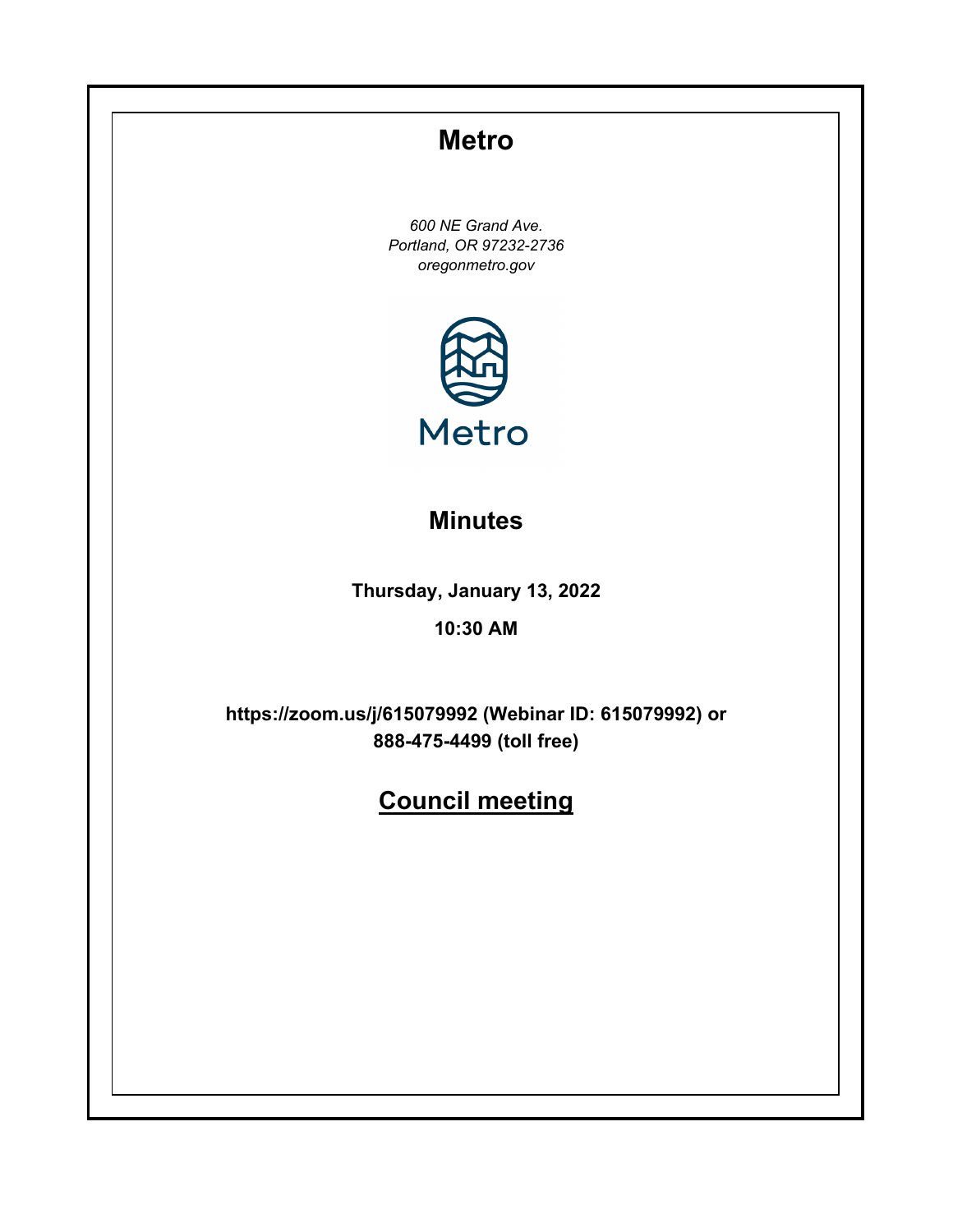|    | <b>Council meeting</b> | <b>Minutes</b>                                                                                                                                                                                                                                                              | <b>January 13, 2022</b>               |  |  |  |
|----|------------------------|-----------------------------------------------------------------------------------------------------------------------------------------------------------------------------------------------------------------------------------------------------------------------------|---------------------------------------|--|--|--|
| 1. |                        | <b>Call to Order and Roll Call</b>                                                                                                                                                                                                                                          |                                       |  |  |  |
|    |                        | Council President Peterson called the Metro Council meeting<br>to order at 10:31 a.m.                                                                                                                                                                                       |                                       |  |  |  |
|    |                        | Present: 7 - Council President Lynn Peterson, Councilor Shirley Craddick,<br>Councilor Christine Lewis, Councilor Juan Carlos Gonzalez,<br>Councilor Mary Nolan, Councilor Gerritt Rosenthal, and<br><b>Councilor Duncan Hwang</b>                                          |                                       |  |  |  |
| 2. |                        | <b>Public Communication</b>                                                                                                                                                                                                                                                 |                                       |  |  |  |
|    |                        | Council President Peterson opened the meeting to members<br>of the public wanting to testify on a non-agenda items.                                                                                                                                                         |                                       |  |  |  |
|    |                        | There was none.                                                                                                                                                                                                                                                             |                                       |  |  |  |
| 3. |                        | <b>Consent Agenda</b>                                                                                                                                                                                                                                                       |                                       |  |  |  |
|    |                        | Council President Peterson called for a motion to approve<br>the Consent Agenda.                                                                                                                                                                                            |                                       |  |  |  |
|    |                        | A motion was made by Councilor Rosenthal, seconded by<br>Councilor Gonzalez, to adopt items on the consent<br>agenda. The motion passed by the following vote:                                                                                                              |                                       |  |  |  |
|    |                        | Aye: 7 - Council President Peterson, Councilor Craddick, Councilor<br>Lewis, Councilor Gonzalez, Councilor Nolan, Councilor<br>Rosenthal, and Councilor Hwang                                                                                                               |                                       |  |  |  |
|    | 3.1                    | Considerations of the Council Meeting Minutes for the December 2, 2021<br>Meeting.                                                                                                                                                                                          |                                       |  |  |  |
|    | 3.2                    | Considerations of the Council Meeting Minutes for the December 14, 2021<br>Meeting.                                                                                                                                                                                         |                                       |  |  |  |
|    | 3.3                    | Resolution No. 21-5230, For the Purpose of Amending the 2021-26<br>Metropolitan Transportation Improvement Program (MTIP) to Amend<br>Four Projects Impacting Oregon Department of Transportation (ODOT)<br>Allowing Federal Approvals and Phase Obligations to be Approved |                                       |  |  |  |
| 4. |                        | <b>Resolutions</b>                                                                                                                                                                                                                                                          |                                       |  |  |  |
|    | 4.1                    | Resolution<br>21-5228,<br>the<br>Authorizing<br>No.<br>For<br>Purpose<br>οf<br>Competitive<br>from<br><b>Bidding</b><br>Procurement<br>and                                                                                                                                  | Exemption<br>an<br>of<br>Construction |  |  |  |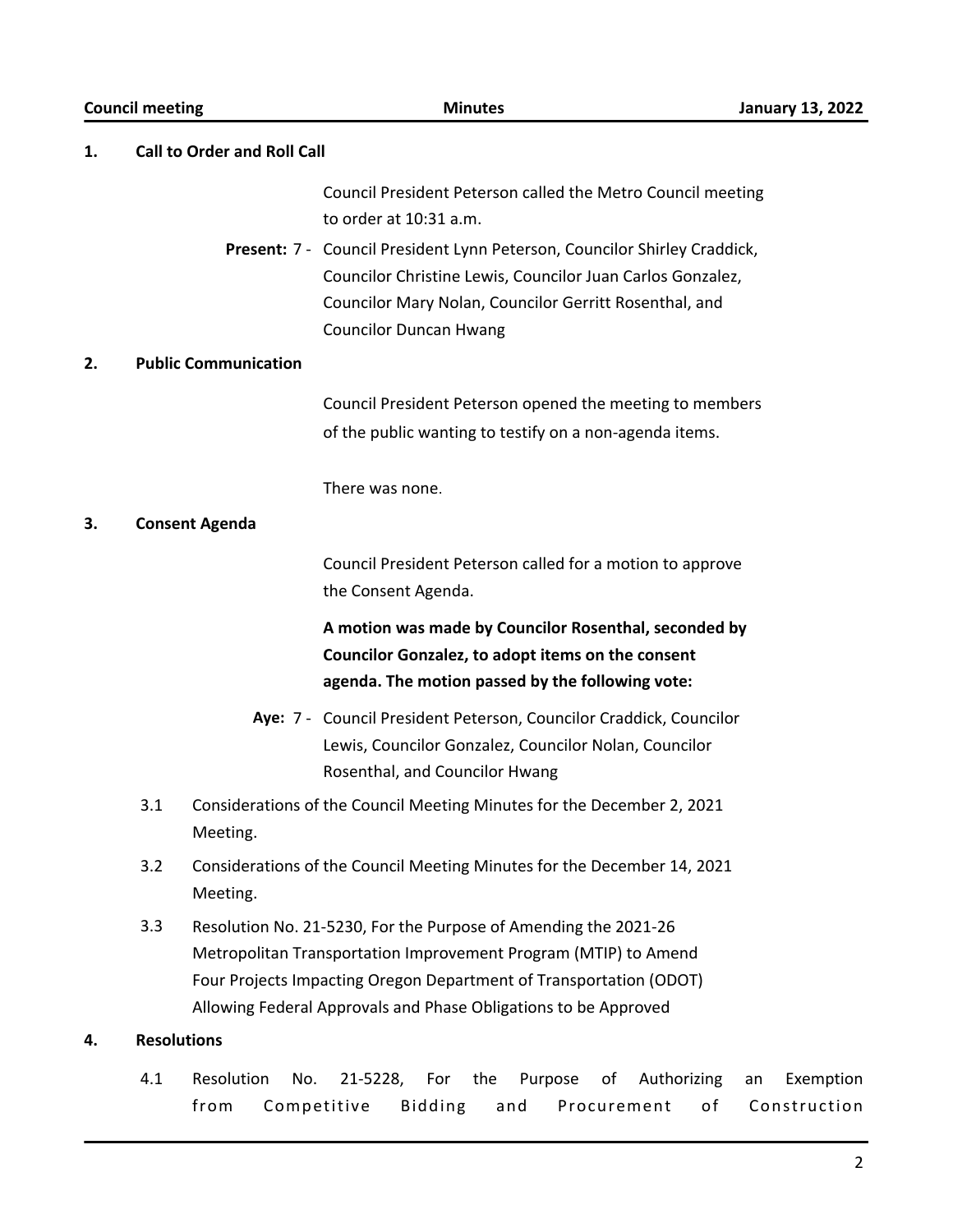| Manager/General<br>Proposals for Demolition of Blue Lake Park Fishing Pier | Contractor                                                                                                                                         | Services | by | Competitive                                                                                                           | Request | for |
|----------------------------------------------------------------------------|----------------------------------------------------------------------------------------------------------------------------------------------------|----------|----|-----------------------------------------------------------------------------------------------------------------------|---------|-----|
|                                                                            | Board then called on Brent Shelby (he/him) and Julie<br>Hoffman (she/her) to introduce the resolution.                                             |          |    | Council President Peterson recessed the meeting of the<br>Metro Council and convened the Metro Contract Review        |         |     |
|                                                                            | Julie Hoffman explained that procurement services<br>recommends a values based procurement method as<br>Lake Park Fishing Pier demolition project. |          |    | opposed to a low-bid method and asked the Metro Contract<br>Review Board to approve them by using an RFP for the Blue |         |     |
|                                                                            | <b>Council Discussion:</b>                                                                                                                         |          |    |                                                                                                                       |         |     |
|                                                                            | Councilor Craddick asked if the design for the pier has<br>already decided.                                                                        |          |    |                                                                                                                       |         |     |
|                                                                            | as the redesign will happen in another phase.                                                                                                      |          |    | Julie explained that the intent of the RFP is just to demolish                                                        |         |     |
|                                                                            | about the resolution's language.                                                                                                                   |          |    | Councilor Rosenthal asked staff about the design phase and                                                            |         |     |
|                                                                            | part of the larger park design.                                                                                                                    |          |    | Brent explained that the replacement pier design will be a                                                            |         |     |
|                                                                            | and how much weight is put to different variables.                                                                                                 |          |    | Councilor Hwang asked if the RFP has already been created                                                             |         |     |
|                                                                            | Julie responded to Councilor Hwang's question by<br>describing the RFP.                                                                            |          |    |                                                                                                                       |         |     |
|                                                                            | language used in the resolution.                                                                                                                   |          |    | Councilor Rosenthal expressed concern with some of the                                                                |         |     |
|                                                                            |                                                                                                                                                    |          |    | A motion was made by Councilor Rosenthal, seconded by                                                                 |         |     |

**Council meeting Minutes January 13, 2022**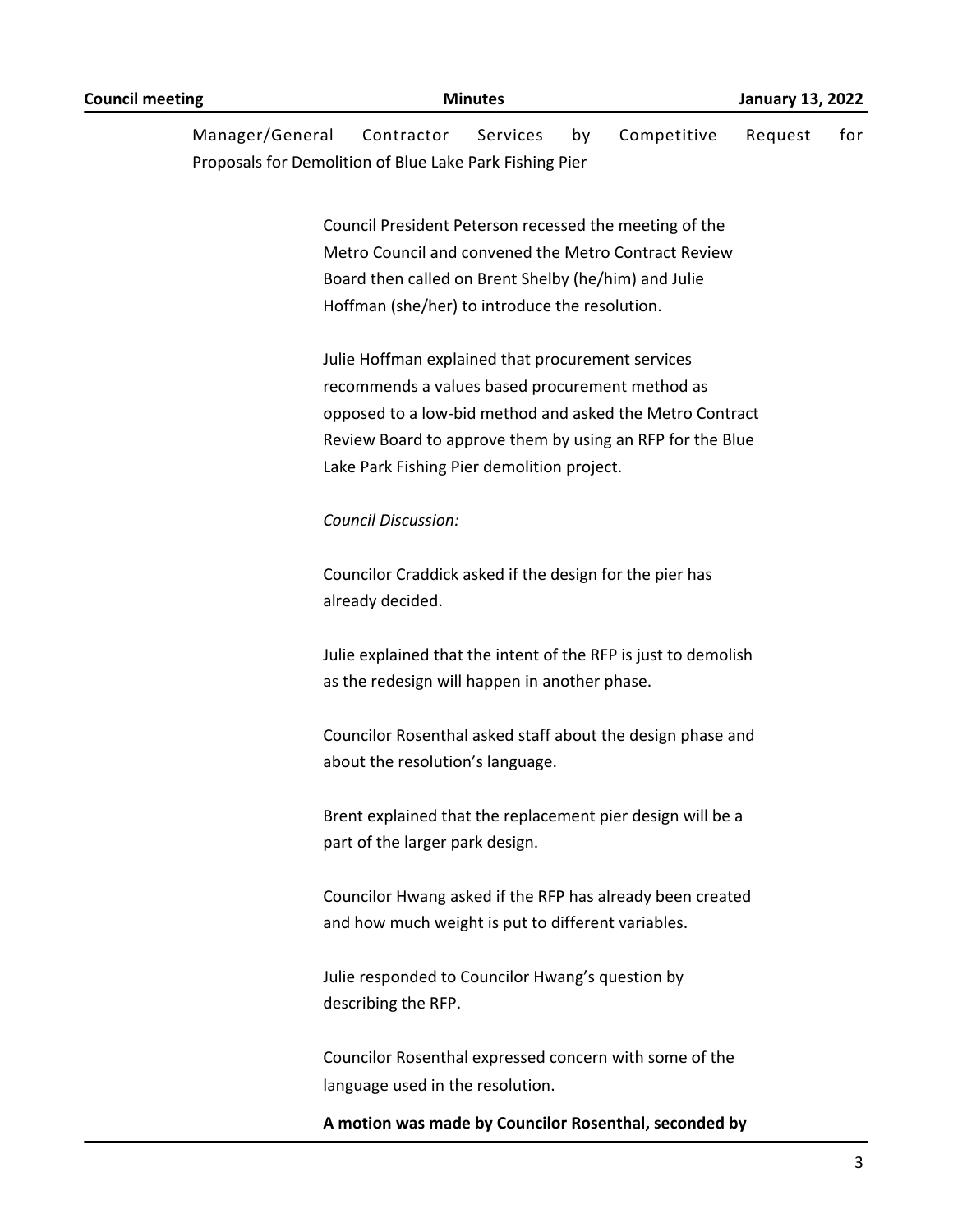# **Councilor Craddick, that this Resolution was adopted. The motion carried by the following vote:** Aye: 7 - Council President Peterson, Councilor Craddick, Councilor Lewis, Councilor Gonzalez, Councilor Nolan, Councilor Rosenthal, and Councilor Hwang 4.1.1 Public Hearing for Resolution No. 21-5228 Council President Peterson opened the meeting to members of the public wanting to testify on Resolution No. 21-5228. There was none. Council President Peterson adjourned the Metro Contract Review Board and re-convened the meeting of the Metro Council. 4.2 Resolution No. 22-5232, For the Purpose of Adopting 2022 Federal and State Legislative Agendas Council President Peterson called on Tyler Frisbee (she/her) and Anneliese Koehler (she/her) to present to Council. Tyler explained that this is their third time in front of Council on these two legislative agendas and gave background information on the history of Council's discussions on these agendas. Anneliese discussed the state legislative agenda, highlighting critical leadership retirements in the state, updates to the bottle bill, a bill that looks to provide support for venues across the state, and opposition to a state land use bill. *Council Discussion:*

Councilor Craddick ask staff if a shift in legal hunting ammunition is still part of Metro's goals within state legislation and explained that condors could be flying in Oregon within the next 10 years.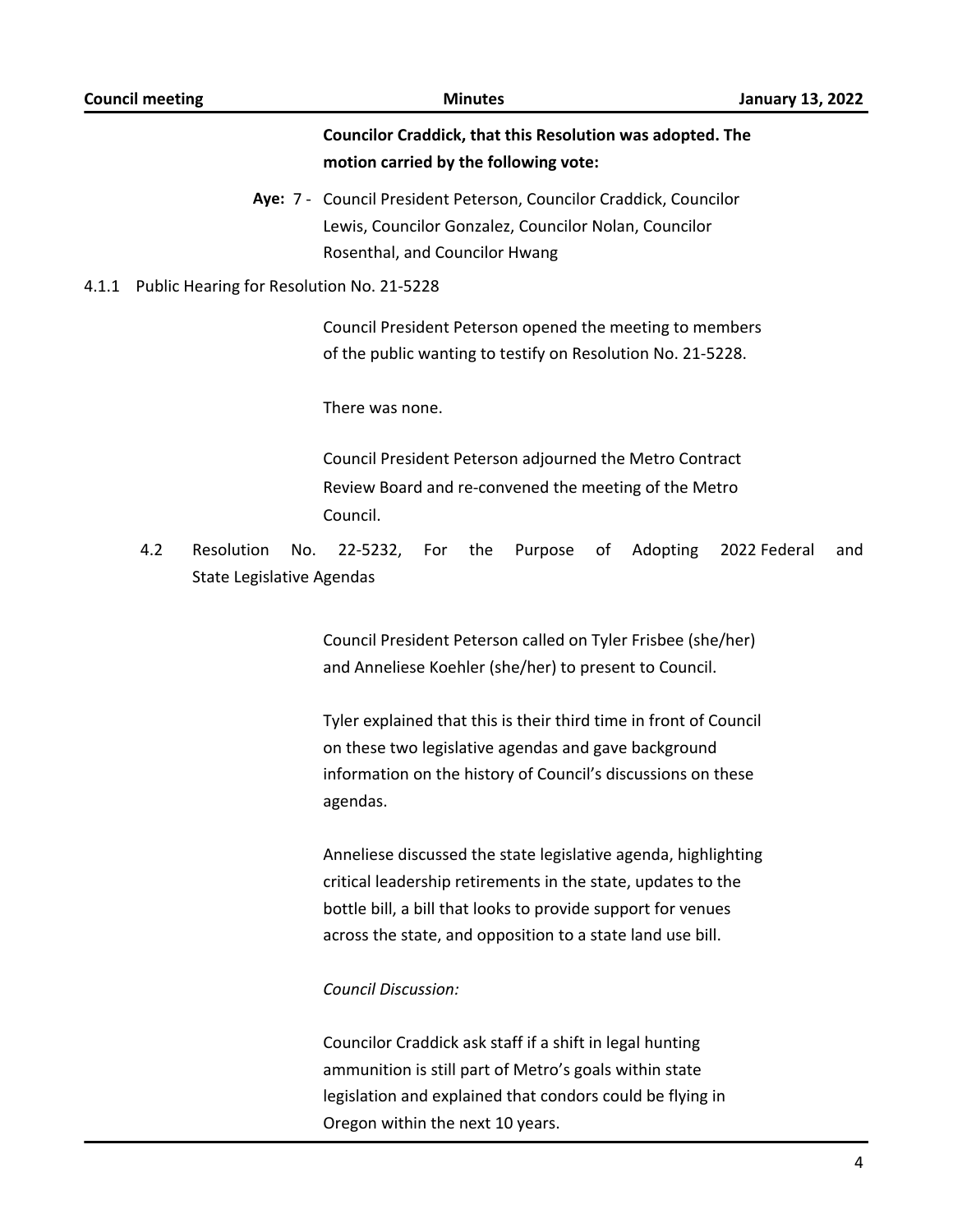Councilor Lewis responded to Councilor Craddick by explaining that Metro staff is currently moving forward with seeking funding.

Councilor Rosenthal asked staff about specifics around removing existing restrictions when it comes to taxation authority, if Metro has considered adding a goal to support legislative efforts to support recycling, if Metro can exceed state transportation guidelines on greenhouse gas reductions, about use of the word keystone species, if Metro has considered using the term universal equity, and if language around fleet electrification can be used instead of just targeting diesel emissions.

Tyler expressed that the legislative work is grounded in Metro's racial equity strategy which is rooted in targeted universalism and that Metro's Climate Smart strategy supports electrification and alternative fuels.

Councilor Gonzalez asked who can influence how money being sent to ODOT is spent and asked about Metro's legislative strategy.

Tyler and Anneliese explained that the state legislature can direct ODOT to prioritize certain projects and briefly described Metro's legislative plans.

Councilor Rosenthal asked about the resolution amendment process.

Councilor Lewis explained to Council that this is a short session agenda and that most bills that will be introduced have already been drafted.

Councilor Craddick asked staff when work around drafting legislative concepts begins.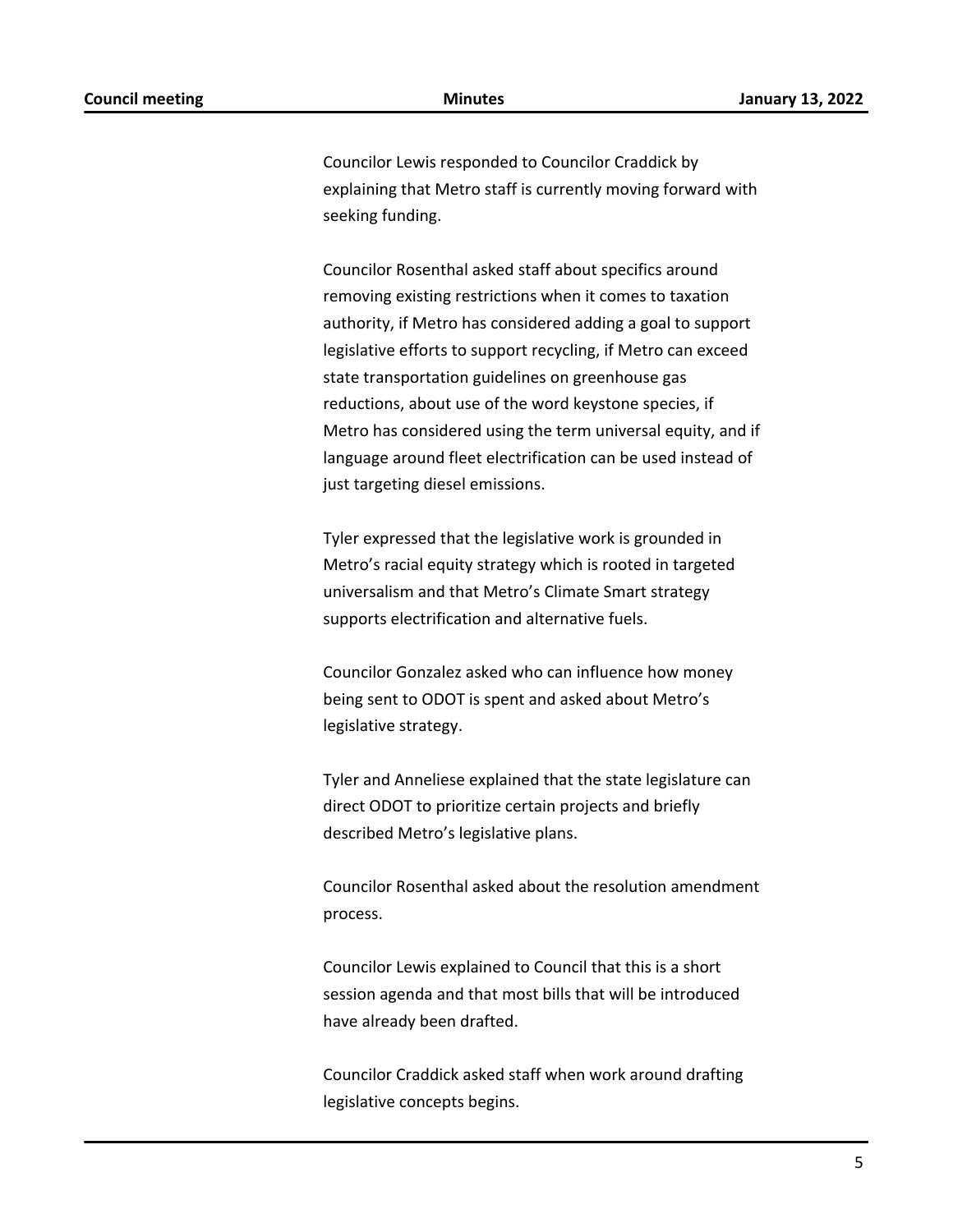Anneliese responded to Councilor Craddick by explaining that while work is always ongoing she anticipates the work to ramp up in the summer.

Councilor Lewis recognized and supported Anneliese for this being her first full session as lead lobbyist for Metro and asked for a work session in July to continue this conversation with Council.

Councilor Hwang asked staff how much community was engaged when developing these priorities.

Tyler and Anneliese explained that there was support and appreciation from community organizations and leaders but Metro did not receive a lot of specific feedback.

Councilor Craddick asked staff about the engagement process with cities.

Anneliese and Tyler described the ranges of engagement with different regional government partners.

**A motion was made by Councilor Rosenthal, seconded by Councilor Lewis, that this Resolution was adopted. The motion carried by the following vote:**

- Aye: 7 Council President Peterson, Councilor Craddick, Councilor Lewis, Councilor Gonzalez, Councilor Nolan, Councilor Rosenthal, and Councilor Hwang
- 4.3 Resolution No. 22-5238, For the Purpose of Authorizing the Chief Operating Officer to Execute Supportive Housing Services Intergovernmental Agreements with Multnomah, Clackamas, and Washington Counties to Implement the Metro Supportive Housing Services Program

Council President Peterson called on Kristin Dennis (she/her), Shane Abma (he/him), and Patricia Rojas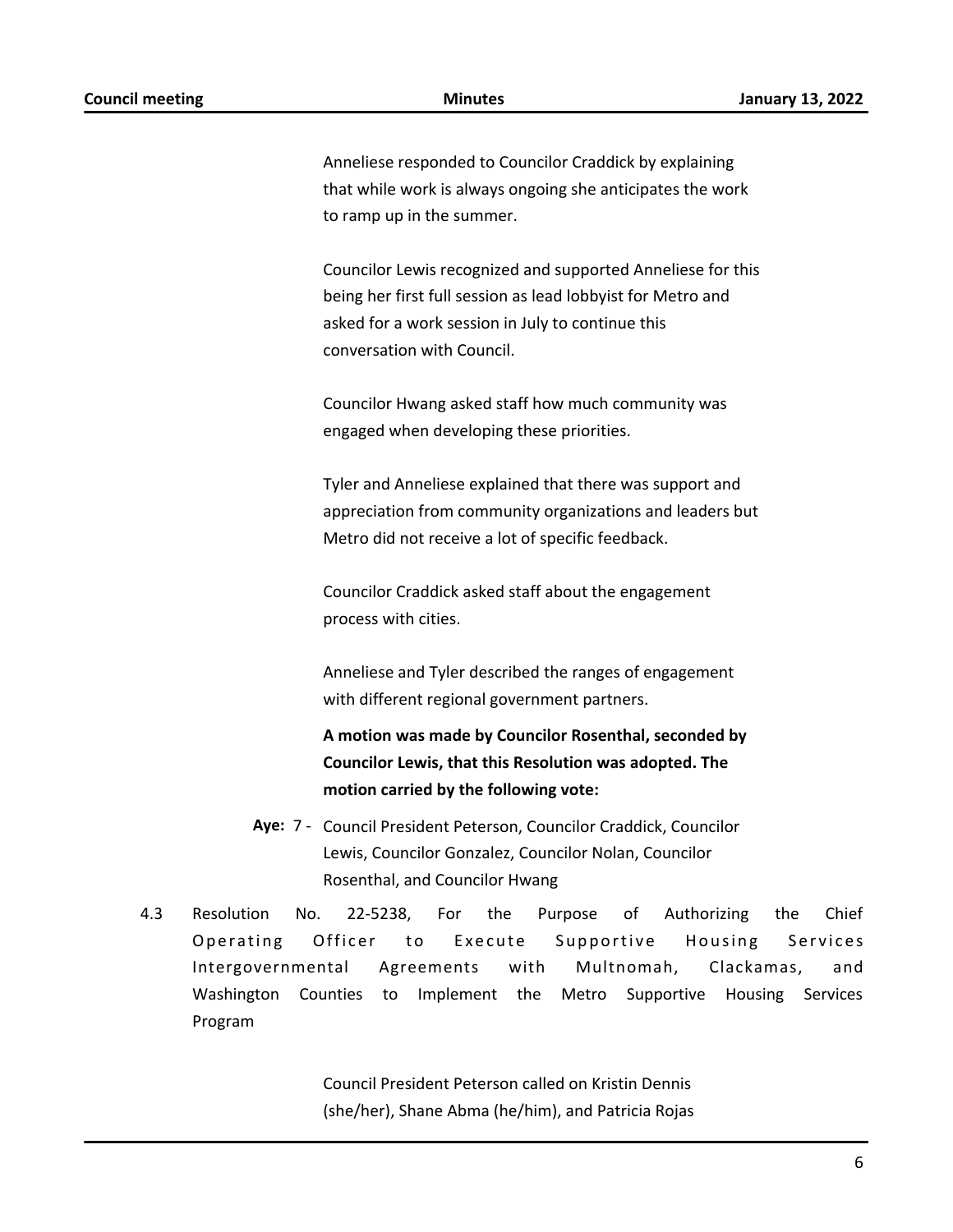(she/her) to present to Council.

Staff pulled up *Resolution No. 22-5238 Presentation PowerPoint*

Patricia and Kristin introduced the Supportive Housing Services IGA, then explained key measures of success in a 10 year program, that Supportive Housing Services is regional system to serve people, the intergovernmental agreement, oversight and accountability, financial terms, and progress made so far.

#### *Council Discussion*

Councilor Nolan asked staff about what is in the IGA that facilitates Council's ability to establish required outcomes toward functional zero homelessness.

Kristin responded to Councilor Nolan by explaining that Metro can initiate changes to the local implementation plans and that changes can be made by working with other bodies that are created and established though this plan. Kristin stressed that the local implementation plans are specifically targeted towards reaching the goal of ending chronic homelessness.

Councilor Rosenthal expressed that Metro does not have 10 years to make major impacts on homelessness and asked about opportunities for Metro to front load the process to have an impact sooner and how Council can express to counties that this is an emergency.

Kristen explained that counties have the ability to front load funding that they will be receiving from Metro.

Councilor Gonzalez conveyed that measuring work versus measuring progress are different things and asked staff how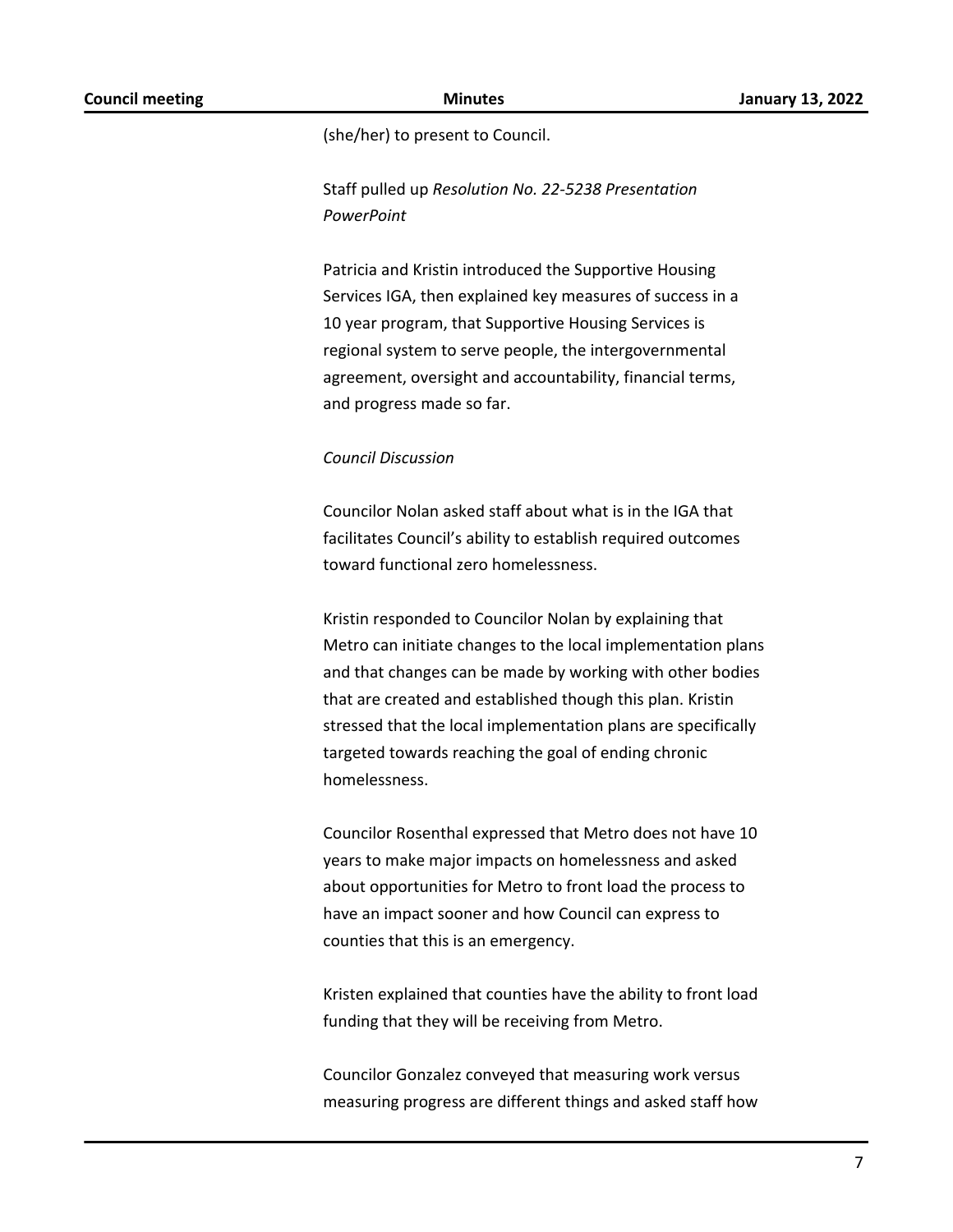progress will be measured. Additionally, Councilor Gonzalez asked how quickly the tri-county body can mobilize to set the regional action plan into place.

Kristin and Patricia discussed progress measurements especially highlighting county and region goals. Patricia responded to Councilor Gonzalez's follow up question by announcing that Metro is actively recruiting for the Tri-County Planning Body and coordination meetings are already happening.

Councilor Lewis expressed the importance of this IGA, highlighted the importance of limiting barriers working in human services, asked about the balance between the different tools that can be used to combat homelessness, and asked when arbiters or courts might be called upon to make sure progress is not stalled.

Kristin highlighted that as local implementation plans are reviewed the changing needs of the region will be addressed and expressed hope that courts will not be called upon but explained the process if they are.

Councilor Craddick asked about how homeless camps are being addressed.

Kristin explained that camping cannot be addressed until there are enough places for people to go. Patricia added that more outreach workers are being employed to reach homeless individuals so they know the options available to them.

Councilor Hwang expressed appreciation for the conflict resolution aspect of this IGA and asked about the mechanisms available to support innovation and reduce bureaucratic barriers.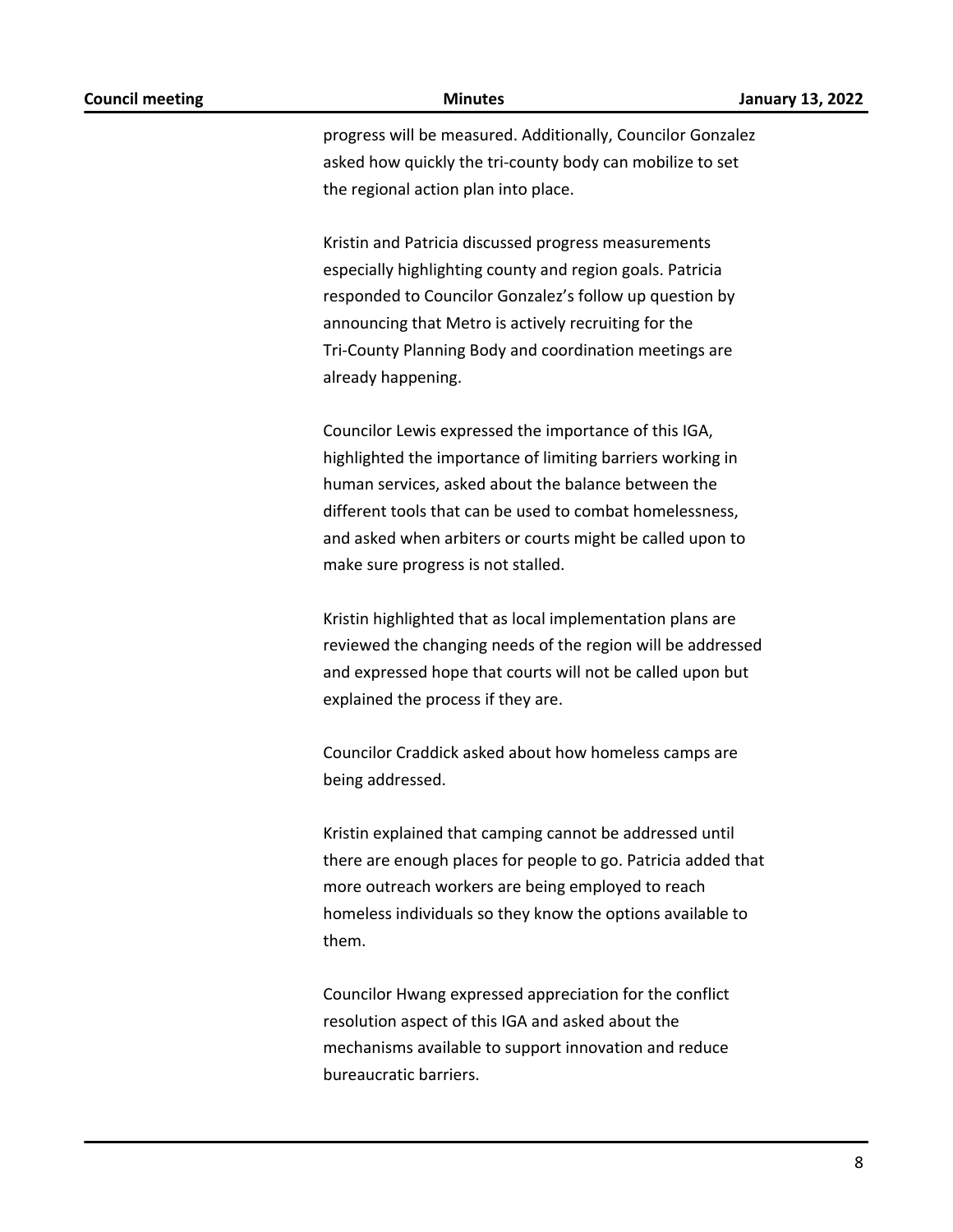| <b>Council meeting</b> | <b>Minutes</b>                                                                            | <b>January 13, 2022</b> |
|------------------------|-------------------------------------------------------------------------------------------|-------------------------|
|                        | Kristin explained that the tri county planning body will be a                             |                         |
|                        | great resource for innovation and collaboration. Patricia                                 |                         |
|                        | added that the local implementation plans are not overly                                  |                         |
|                        | specific and allow for flexibility.                                                       |                         |
|                        | Councilor Nolan asked for clarification on a number of                                    |                         |
|                        | statistics that were presented by staff and asked staff to                                |                         |
|                        | address questions on outreach.                                                            |                         |
|                        | Patricia addressed Councilor Nolan's question by                                          |                         |
|                        | highlighting the great need for outreach workers and                                      |                         |
|                        | clarified statistics that were previously presented. Marissa                              |                         |
|                        | Madrigal (she/her), added housing statistics. Kristin                                     |                         |
|                        | highlighted the importance of controlling and monitoring the<br>inflow into homelessness. |                         |
|                        | Councilor Rosenthal asked if counties will be required to                                 |                         |
|                        | keep track of the number of contacts made to homeless<br>individuals.                     |                         |
|                        | Patricia explained that contacts are being tracked and that                               |                         |
|                        | secondary contacts could be tracked in the future.                                        |                         |
|                        | Councilor Lewis spoke on the importance of addressing                                     |                         |
|                        | families that are unsafely overcrowded into small homes.                                  |                         |
|                        | Councilor Craddick showed appreciation for staff and                                      |                         |
|                        | discussed the historic nature and importance of this IGA.                                 |                         |
|                        | Councilor Nolan discussed their thoughts that the structure                               |                         |
|                        | of the IGA hampers Council's ability to fulfill promises to                               |                         |
|                        | voters as well as other concerns about this IGA.                                          |                         |
|                        | Councilor Lewis disagreed with Councilor Nolan and                                        |                         |
|                        | explained the importance of this IGA highlighting the                                     |                         |
|                        | importance of being forward oriented.                                                     |                         |
|                        |                                                                                           |                         |

9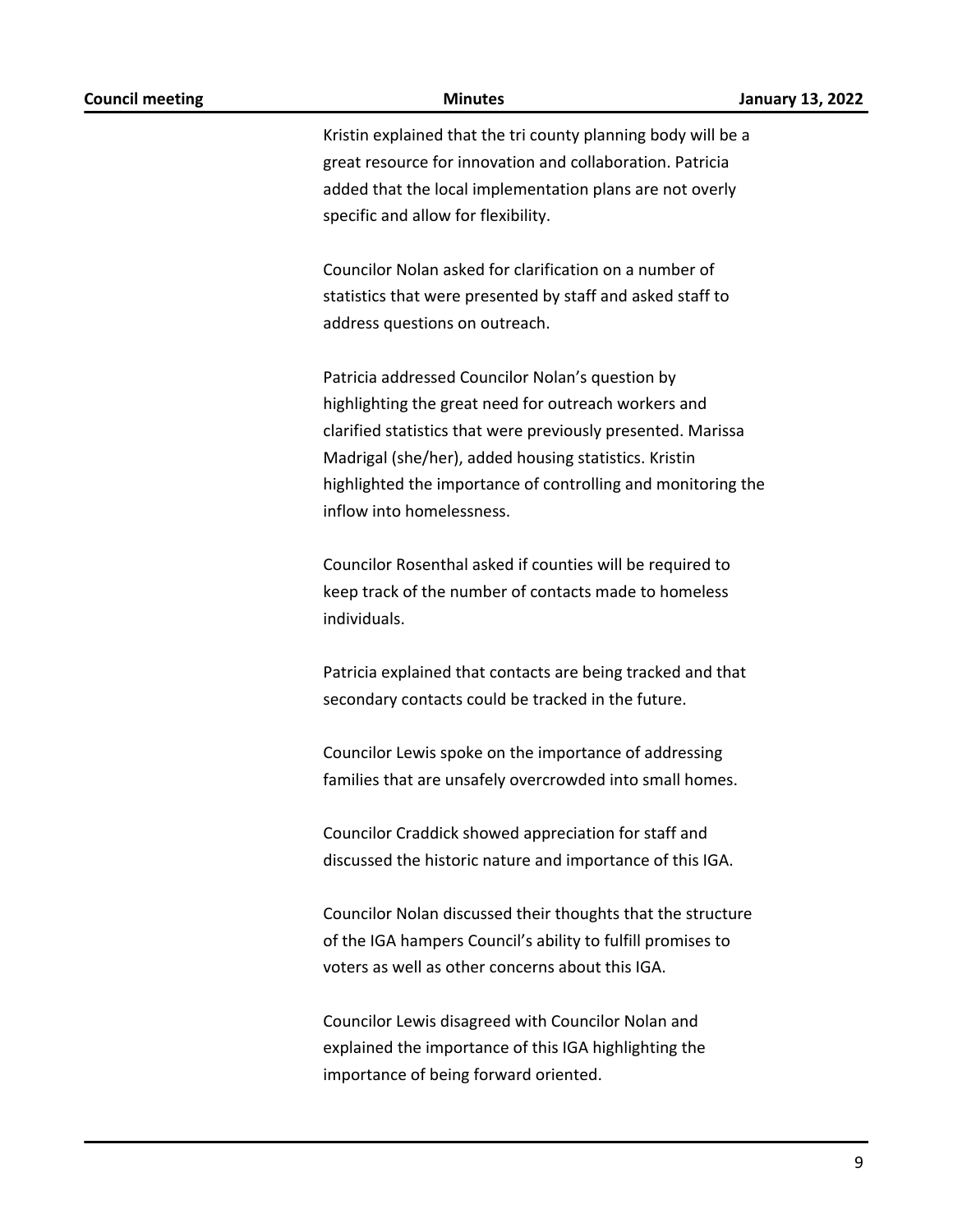| <b>Council meeting</b>                                     | <b>Minutes</b>                                                                                                                                                                                                                                                                           | <b>January 13, 2022</b>             |
|------------------------------------------------------------|------------------------------------------------------------------------------------------------------------------------------------------------------------------------------------------------------------------------------------------------------------------------------------------|-------------------------------------|
|                                                            | Councilor Gonzalez also disagreed with Councilor Nolan,<br>noted that the IGA are rules of engagement and conflict<br>resolution rather than a work plan and stressed that the IGA<br>is an important administrative step that he's happy to<br>approve so the real work can be done.    |                                     |
|                                                            | Metro Council President Peterson explained why she will be<br>voting yes on this resolution, stressing that it is time to<br>buckle down and do the real work.                                                                                                                           |                                     |
|                                                            | A motion was made by Councilor Gonzalez, seconded by<br>Councilor Craddick, that this Resolution was adopted. The<br>motion carried by the following vote:                                                                                                                               |                                     |
|                                                            | Aye: 6 - Council President Peterson, Councilor Craddick, Councilor<br>Lewis, Councilor Gonzalez, Councilor Rosenthal, and<br><b>Councilor Hwang</b>                                                                                                                                      |                                     |
|                                                            | Nay: 1 - Councilor Nolan                                                                                                                                                                                                                                                                 |                                     |
| <b>Ordinances (First Reading and Public Hearing)</b><br>5. |                                                                                                                                                                                                                                                                                          |                                     |
|                                                            | Council President Peterson called on Metro Attorney Carrie<br>MacLaren (she/her) to read procedural requirements, asked<br>Council if they have any ex parte contacts to disclose or a<br>conflicts of interest to declare, and called on Tim O'Brian<br>(he/him) to present to Council. |                                     |
|                                                            | Tim explained the criteria for annexation of land and<br>explained that staff recommends that Council approve<br>Ordinance No. 22-1473.                                                                                                                                                  |                                     |
|                                                            | <b>Council Discussion:</b>                                                                                                                                                                                                                                                               |                                     |
|                                                            | There was none.                                                                                                                                                                                                                                                                          |                                     |
| 5.1<br>Ordinance<br>No.<br>Boundary<br>in Sherwood         | 22-1473, For the Purpose of Annexing to the Metro<br>Approximately<br>2.19 Acres<br>Located<br>at<br>17687 SW                                                                                                                                                                            | District<br><b>Brookman</b><br>Road |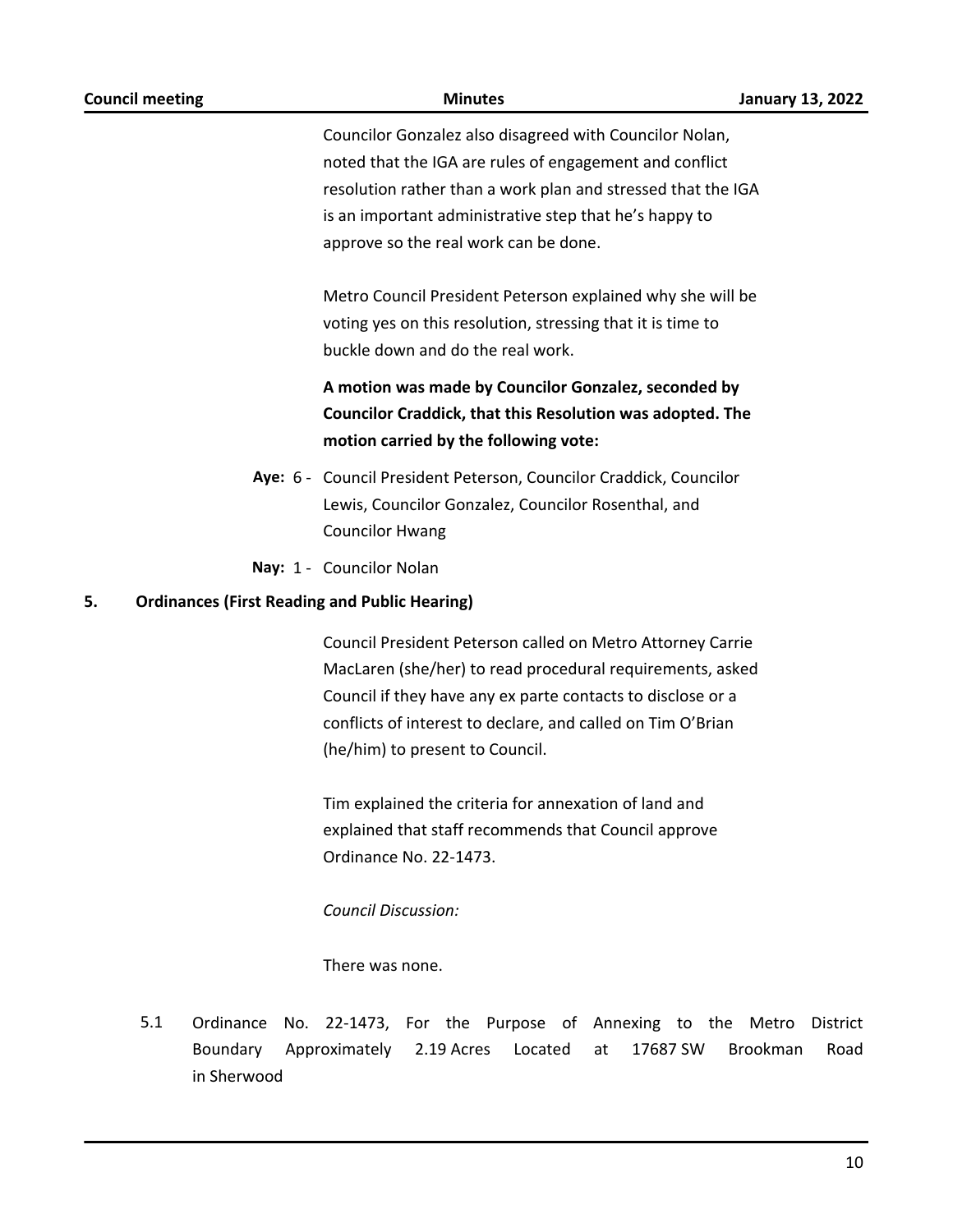| <b>Council meeting</b>  | <b>Minutes</b>                                                   | <b>January 13, 2022</b> |  |  |  |  |
|-------------------------|------------------------------------------------------------------|-------------------------|--|--|--|--|
|                         | Council President Peterson called on Metro Attorney Carrie       |                         |  |  |  |  |
|                         | MacLaren (she/her) to read procedural requirements, asked        |                         |  |  |  |  |
|                         | Council if they have any ex parte contacts to disclose or a      |                         |  |  |  |  |
|                         | conflicts of interest to declare, and called on Tim O'Brian      |                         |  |  |  |  |
|                         | (he/him) to present to Council.                                  |                         |  |  |  |  |
|                         | Tim explained the criteria for annexation of land and            |                         |  |  |  |  |
|                         | explained that staff recommends that Council approve             |                         |  |  |  |  |
|                         | Ordinance No. 22-1473.                                           |                         |  |  |  |  |
|                         | <b>Council Discussion:</b>                                       |                         |  |  |  |  |
|                         | There was none.                                                  |                         |  |  |  |  |
| 5.1.1                   | Public Hearing for Ordinance No. 22-1473                         |                         |  |  |  |  |
|                         | Council President Peterson opened the meeting to members         |                         |  |  |  |  |
|                         | of the public wanting to testify on Ordinance No. 22-1473.       |                         |  |  |  |  |
|                         | There was none.                                                  |                         |  |  |  |  |
|                         | Seeing no further discussion on the topic, Council President     |                         |  |  |  |  |
|                         | Peterson moved on to the next agenda item.                       |                         |  |  |  |  |
| 5.2<br>Ordinance<br>No. | 22-1475, For the Purpose of Amending                             | Metro Code<br>Chapter   |  |  |  |  |
| 11.01 to<br>Align       | Sections<br>Certain<br>with<br>Terms<br>the<br>in                | Supportive<br>Housing   |  |  |  |  |
| Services                | Intergovernmental<br>with<br>Multnomah,<br>Agreements            | Clackamas,<br>and       |  |  |  |  |
|                         | <b>Washington Counties</b>                                       |                         |  |  |  |  |
|                         | Council President Peterson called on Patricia Rojas (she/her)    |                         |  |  |  |  |
|                         | and Shane Abma (he/him) to present to Council.                   |                         |  |  |  |  |
|                         | Staff pulled up Ordinance No. 22-1475 Presentation<br>PowerPoint |                         |  |  |  |  |
|                         |                                                                  |                         |  |  |  |  |

Patricia briefly explained the purpose and timeline for the Ordinance

*Council Discussion:*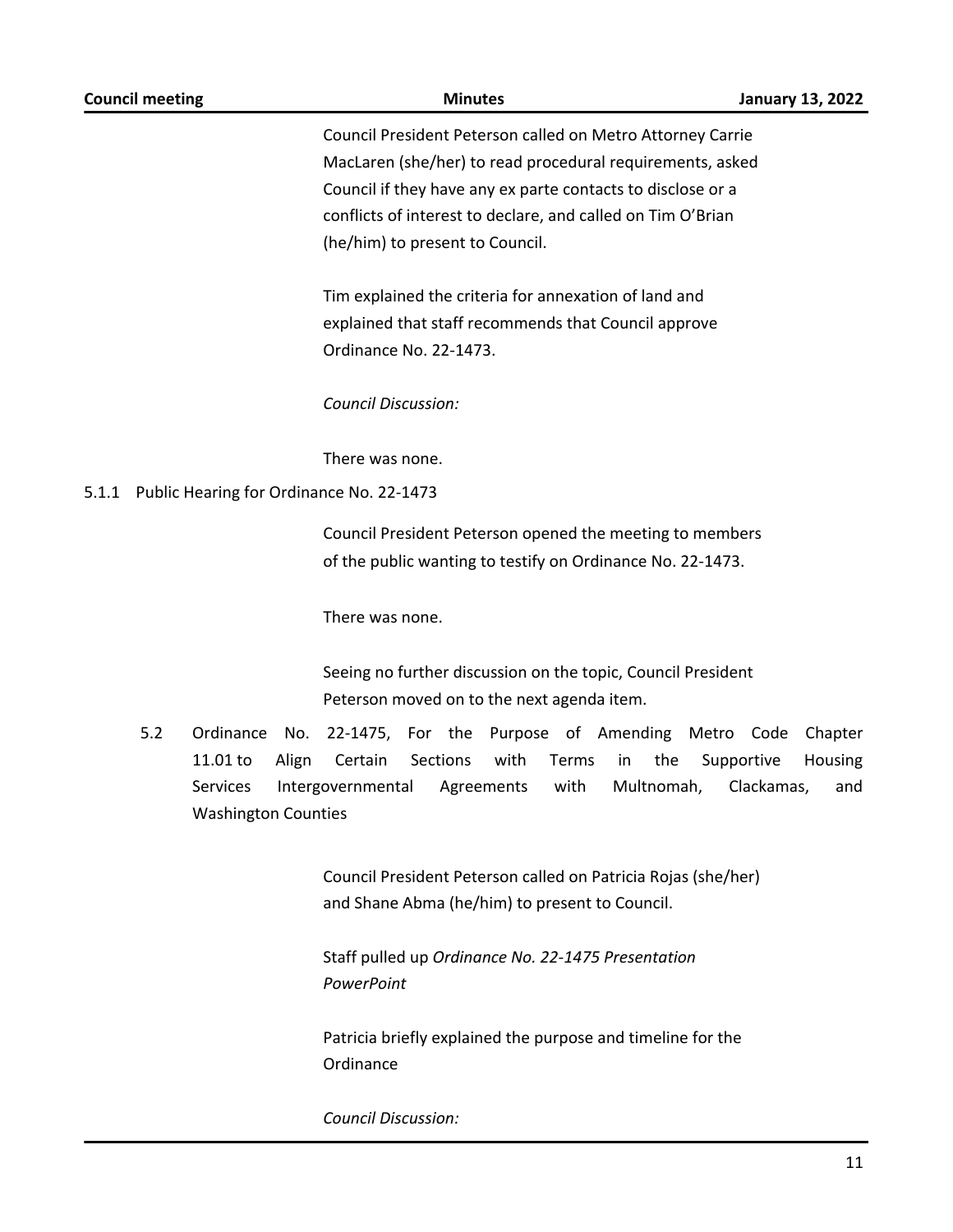There was none.

#### 5.2.1 Public Hearing for Ordinance No. 22-1475

Council President Peterson opened the meeting to members of the public wanting to testify on Ordinance No. 22-1475.

There was none.

Seeing no further discussion on the topic, Council President Peterson moved on to the next agenda item.

#### **6. Chief Operating Officer Communication**

Marissa Madrigal provided an update on the following events or items:

- · Recent Omicron surge
- SW Corridor Light rail Project

Councilor Lewis expressed hope that flexible scheduling be made available for Metro employees who are caregivers to students who are no longer able to attend in-person school.

#### **7. Councilor Communication**

Councilors provided updates on the following meetings and events:

- · TV Highway and the Hope Grant
- · Tim O'Brien thank you

#### **8. Adjourn**

There being no further business, Deputy Council President Lewis adjourned the Metro Council Meeting at 1:21 p.m.

Respectfully submitted,

Stellan Roberts

Stellan Roberts, Legislative Assistant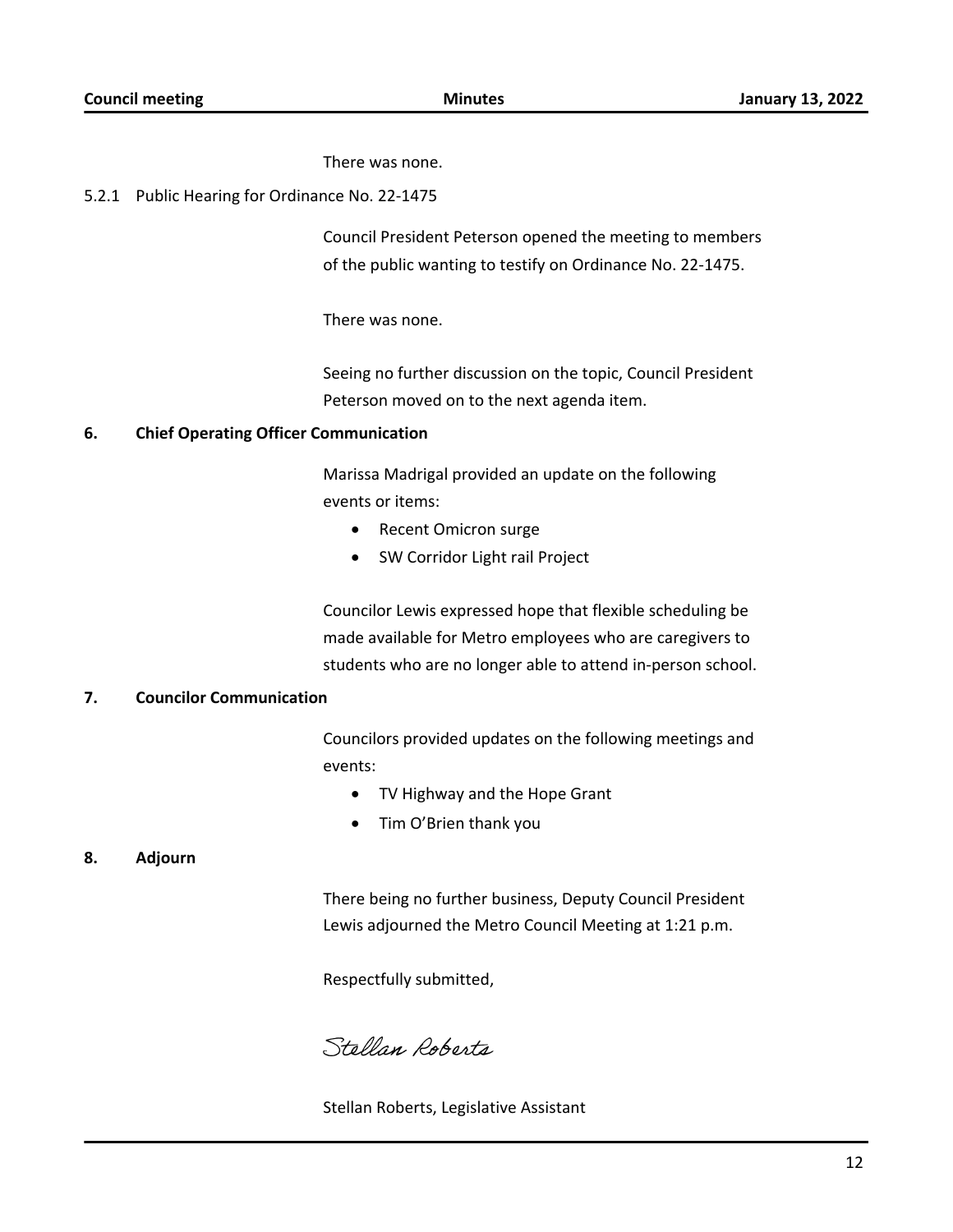

# **Council meeting action update**

## **Thursday, January 13, 2022 10:30 AM**

**https://zoom.us/j/615079992 (Webinar ID: 615079992) or 888-475-4499 (toll free)**

- **1. Call to Order and Roll Call**
	- **Present: 7** Council President Lynn Peterson, Councilor Shirley Craddick, Councilor Christine Lewis, Councilor Juan Carlos Gonzalez, Councilor Mary Nolan, Councilor Gerritt Rosenthal, and Councilor Duncan Hwang

## **3. Consent Agenda**

# **A motion was made by Councilor Rosenthal, seconded by Councilor Gonzalez, to adopt items on the consent agenda. The motion passed by the following vote:**

- **Yes: 7** Council President Peterson, Councilor Craddick, Councilor Lewis, Councilor Gonzalez, Councilor Nolan, Councilor Rosenthal, and Councilor Hwang
- 3.1 Considerations of the Council Meeting Minutes for the December 2, 2021 Meeting.
- 3.2 Considerations of the Council Meeting Minutes for the December 14, 2021 Meeting.
- 3.3 **Resolution No. 21-5230**, For the Purpose of Amending the 2021-26 Metropolitan Transportation Improvement Program (MTIP) to Amend Four Projects Impacting ODOT Allowing Federal Approvals and Phase Obligations to be Approved (DC22-05-DEC)

## **4. Resolutions**

4.1 **Resolution No. 21-5228**, Resolution of the Metro Contract Review Board, For the Purpose of Authorizing an Exemption to the Competitive Bidding Procedures and Authorizing Procurement of Construction Manager/General Contractor Services by Competitive Request for Proposals for the Blue Lake Park Fishing Pier Demolition Project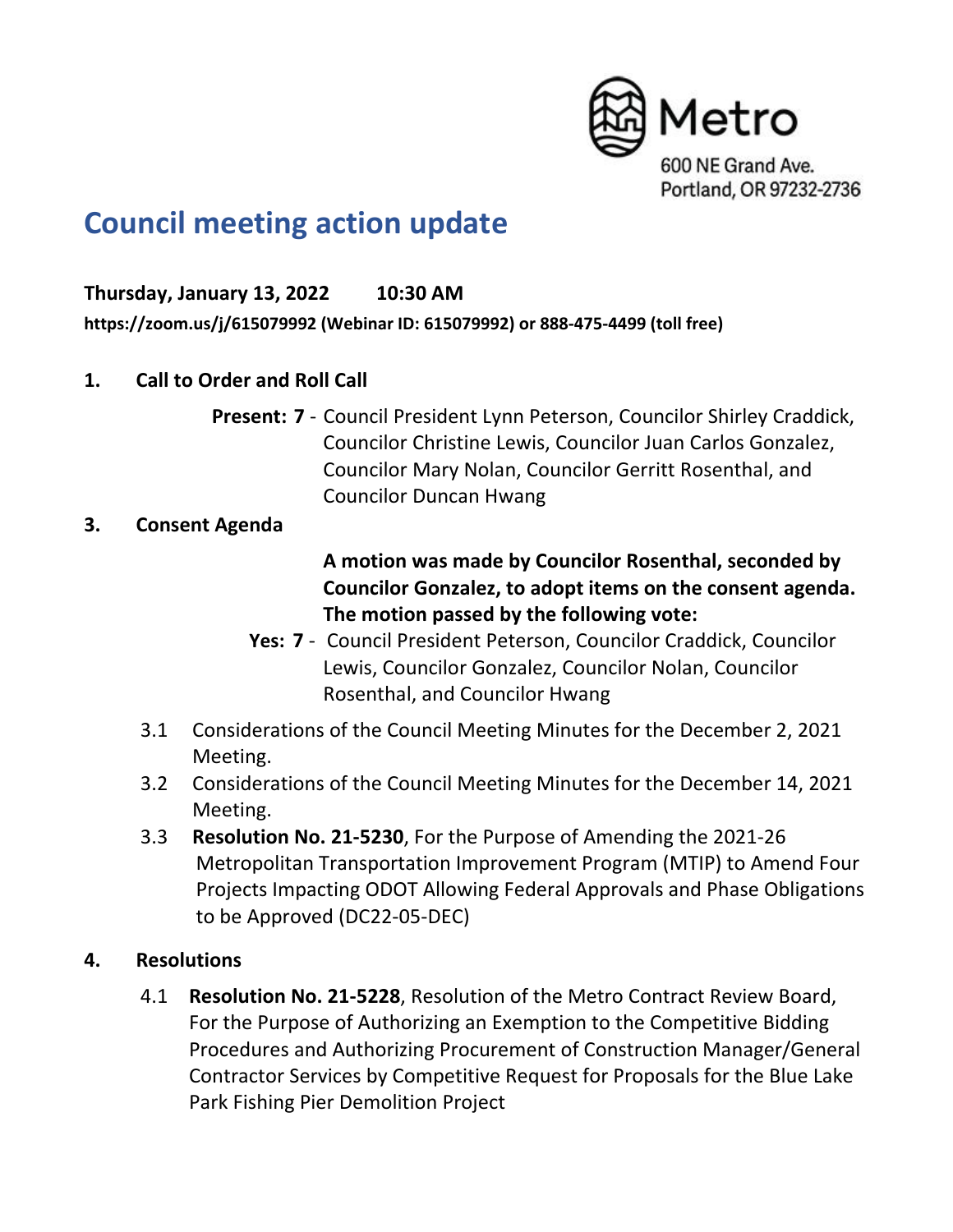**A motion was made by Councilor Rosenthal, seconded by Councilor Craddick, that this Resolution was adopted. The motion carried by the following vote:**

- **Yes: 7** Council President Peterson, Councilor Craddick, Councilor Lewis, Councilor Gonzalez, Councilor Nolan, Councilor Rosenthal, and Councilor Hwang
- 4.2 **Resolution No. 22-5232**, For the Purpose of Adopting 2022 Federal and State Legislative Agendas

# **A motion was made by Councilor Rosenthal, seconded by Councilor Lewis, that this Resolution was adopted. The motion carried by the following vote:**

- **Yes: 7** Council President Peterson, Councilor Craddick, Councilor Lewis, Councilor Gonzalez, Councilor Nolan, Councilor Rosenthal, and Councilor Hwang
- 4.3 **Resolution No. 22-5238**, For the Purpose of Authorizing the Chief Operating Officer to Execute Supportive Housing Services Intergovernmental Agreements with Multnomah, Clackamas, and Washington Counties to Implement the Metro Supportive Housing Services Program

**A motion was made by Councilor Gonzalez, seconded by Councilor Craddick, that this item be adopted. The motion passed by the following vote:**

- **Yes: 6** Council President Peterson, Councilor Craddick, Councilor Lewis, Councilor Gonzalez, Councilor Rosenthal, and Councilor Hwang
- **No: 1** Councilor Nolan

# **5. Ordinances (First Reading and Public Hearing)**

5.1 **Ordinance No. 22-1473**, For the Purpose of Annexing to the Metro District Boundary Approximately 2.19 Acres Located at 17687 SW Brookman Road in Sherwood

**Assigned to Council; second reading scheduled for Jan. 27, 2022**

5.2 **Ordinance No. 22-1475**, For the Purpose of Amending Metro Code Chapter 11.01 to Align Certain Sections with Terms in the Supportive Housing Services Intergovernmental Agreements with Multnomah, Clackamas, and Washington Counties

**Assigned to Council; second reading scheduled for Jan. 20, 2022**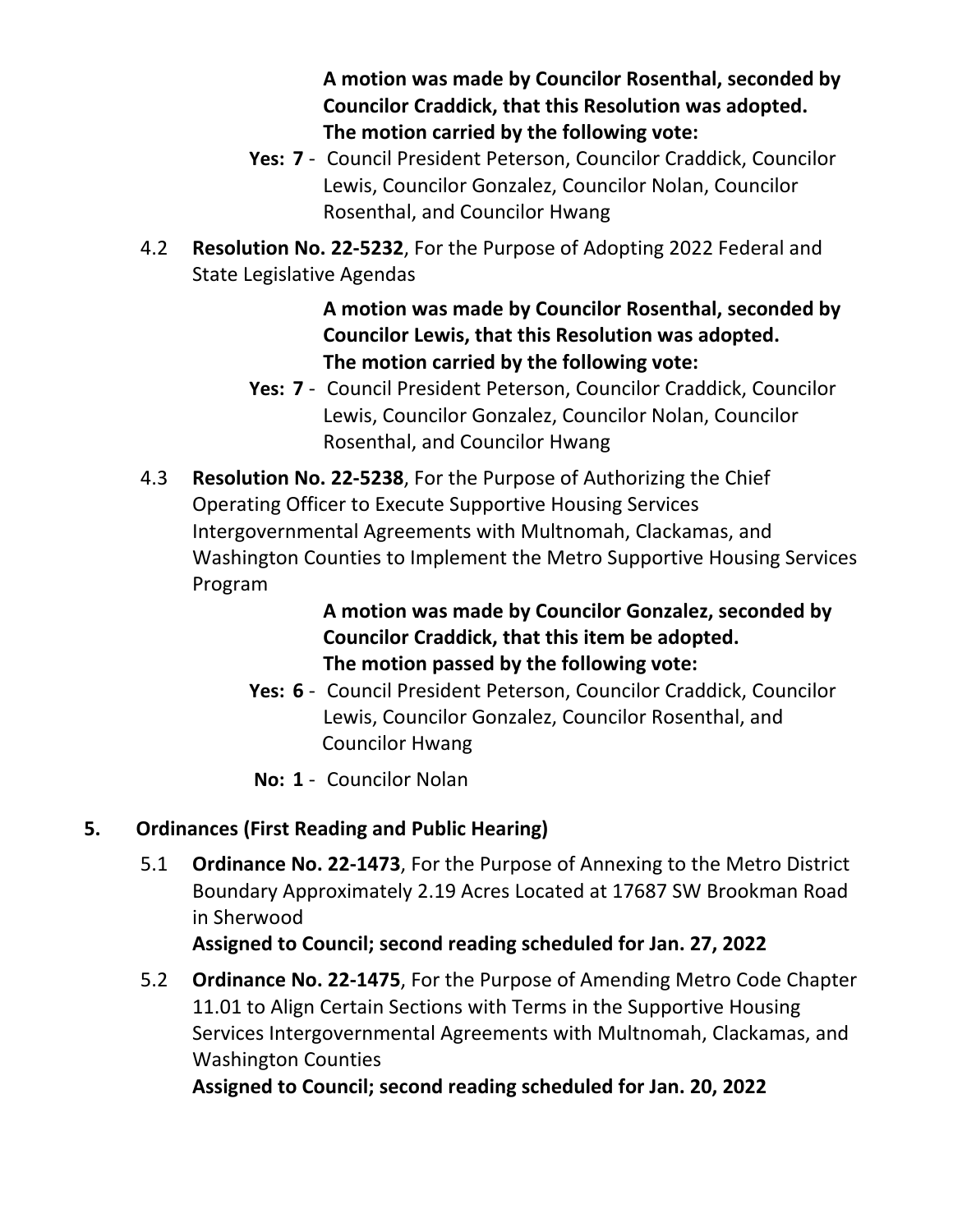**PLEASE NOTE**: Official copies of legislation will be available in electronic format via format via **Metro Online Records**. For assistance, please contact Becky Shoemaker, Metro Records Officer at ext. 1740.